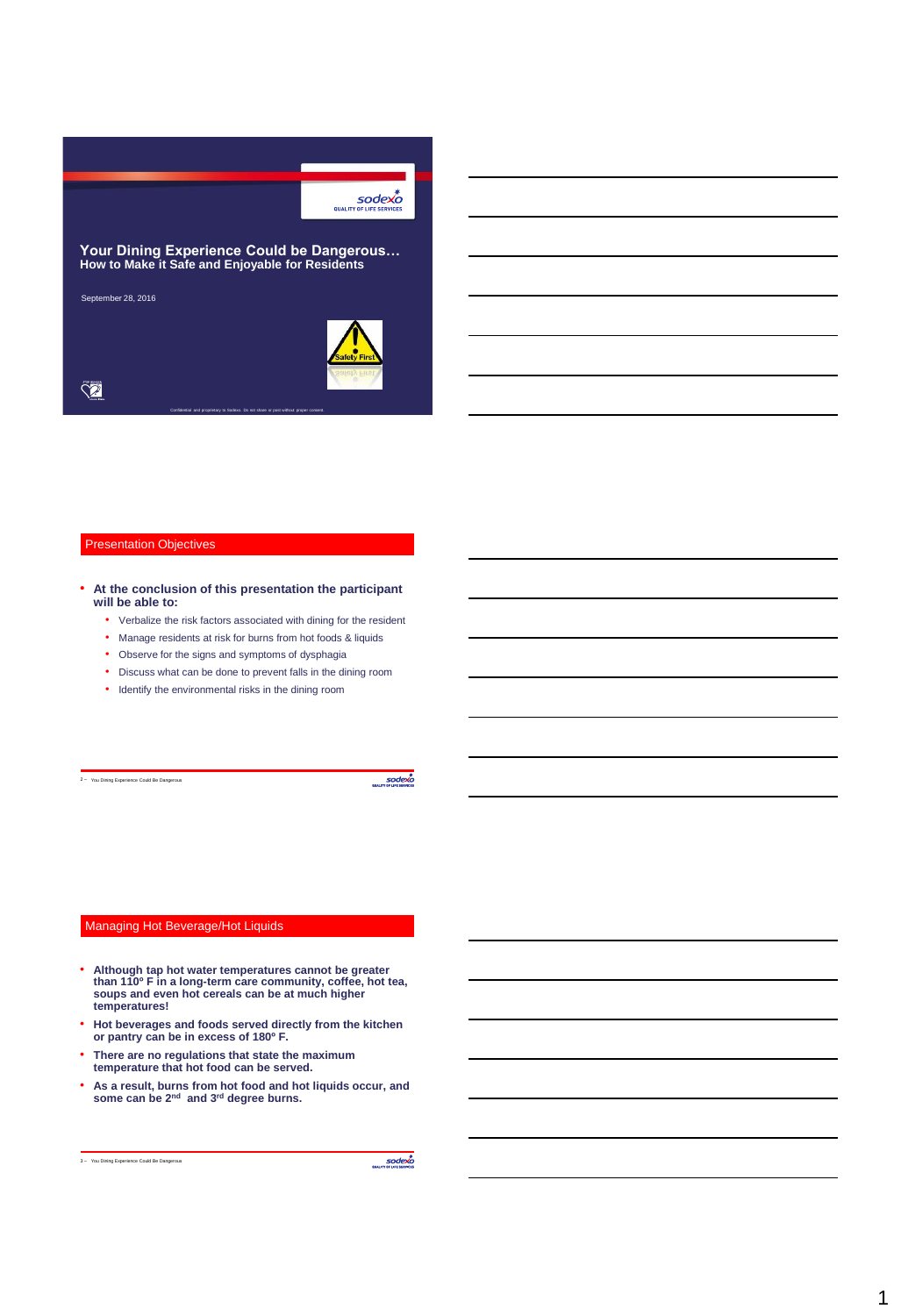#### Why the Older Adult is at Risk?

- **In all age groups, tap water scald injuries have been cited as the second most common cause of serious burn injuries.**
- **Older adults are at greater risk due to the following:**
	- Skin tends to be less sensitive to feel the burn
	- Reaction times are reduced
	- Thinner skin also burns full depth more quickly
	- Decreased cognition



4 – You Dining Experience Could Be Dangerous

sodexo

#### Time/Temperature Chart for Scalds/Burns

| <b>Water or</b><br><b>Beverage</b><br><b>Temperature</b> | <b>Time to Receive</b><br>a 2 <sup>nd</sup> Degree<br><b>Burn</b> | <b>Time to Receive</b><br>a 3 <sup>rd</sup> Degree<br><b>Burn</b> |  |  |  |  |
|----------------------------------------------------------|-------------------------------------------------------------------|-------------------------------------------------------------------|--|--|--|--|
| 120°F                                                    | 8 minutes                                                         | 10 minutes                                                        |  |  |  |  |
| 124°F                                                    | 2 minutes                                                         | 4 minutes                                                         |  |  |  |  |
| 131º F                                                   | 17 seconds                                                        | 30 seconds                                                        |  |  |  |  |
| 140°F                                                    | 3 seconds                                                         | 5 seconds                                                         |  |  |  |  |
| $150^{\circ}$ F                                          | <1 second                                                         | 1 second                                                          |  |  |  |  |

Scald Injury Prevention. American Burn Association. Available at: [http://www.ameriburn.org/Preven/ScaldInjuryEducator'sGuide.pdf](http://www.ameriburn.org/Preven/ScaldInjuryEducator).

5 - You Dining Experience Could Be Dangerous

 $\frac{sode}{s}$ 

#### Managing Hot Beverage/Hot Liquids

- **Routine dining room observation is the first line of managing risk of burns from hot foods.**
- **Identify residents at risk. Residents with a change in mental status or a history of tremors are a high risk of getting burned by hot beverages and liquids.**
- **All interdisciplinary team members should observe the dining room daily for residents that are having difficulty with the following: bringing food and/beverages to their mouth, shaking or increased tremors noted, increased confusion from usual.**



6 – You Dining Experience Could Be Dangerous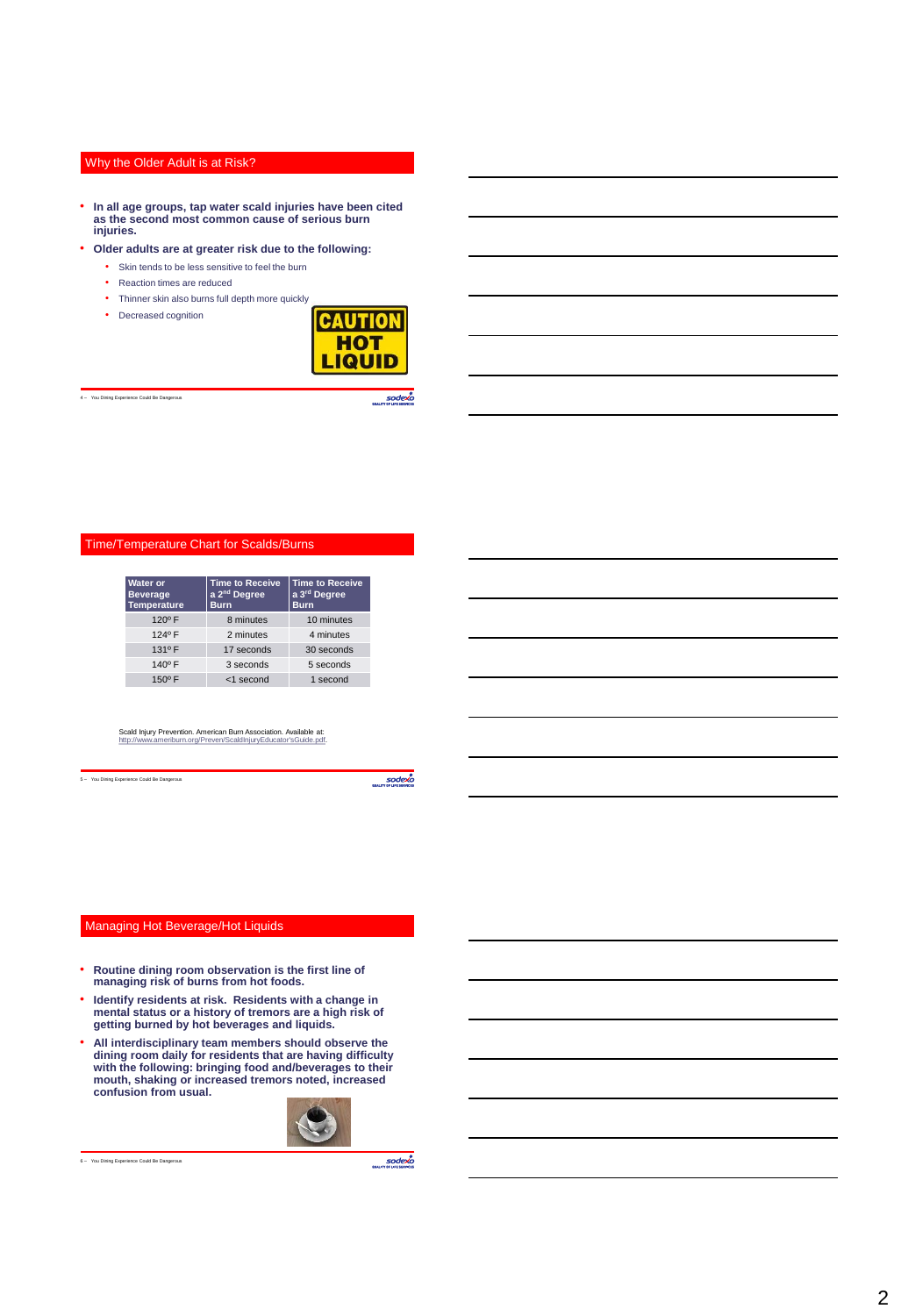#### Managing Hot Beverage/Hot Liquids

- **Report any change in resident feeding ability to nurses on duty- report what you observed.**
- **An OT consult can be requested for feeding ability with adaptive devices that may help.**
- **In the meantime, take measures to prevent burns:**
	- Place a pad or towel in lap that can soak up liquid spills
	- Provide hot beverages or puree soups in mugs with lids
	- Provide assistance with feeding as needed
	- If a resident does spill hot beverage in lap, take resident immediately to nearest bathroom and remove wet clothing- they may not feel the burn.

7 – You Dining Experience Could Be Dangerous

sodexo

#### Prevention Measures

- **Do not serve hot beverages or soup >150º F, especially to residents with dementia**
- **Turn down thermostat on coffee machine**
- **Do not serve hot cereals >150º F**
- **Know the residents that are at risk**
- **Closely observe residents that are experiencing a change in status, mental or physical for safe dining**
- **Conduct dining observation regularly for residents that may be at risk**

8 – You Dining Experience Could Be Dangerous

sodexo

#### Resident Safety Assessment: Hot Liquids

- **Handout provided**
- **Can be conducted quarterly or change in condition by OTR/COTA**
- **Higher risk in residents with impaired vision, dementia, conditions with tremors including Parkinson's disease, CVA especially if resident is using non-dominant hand to feed self**



9 – You Dining Experience Could Be Dangerous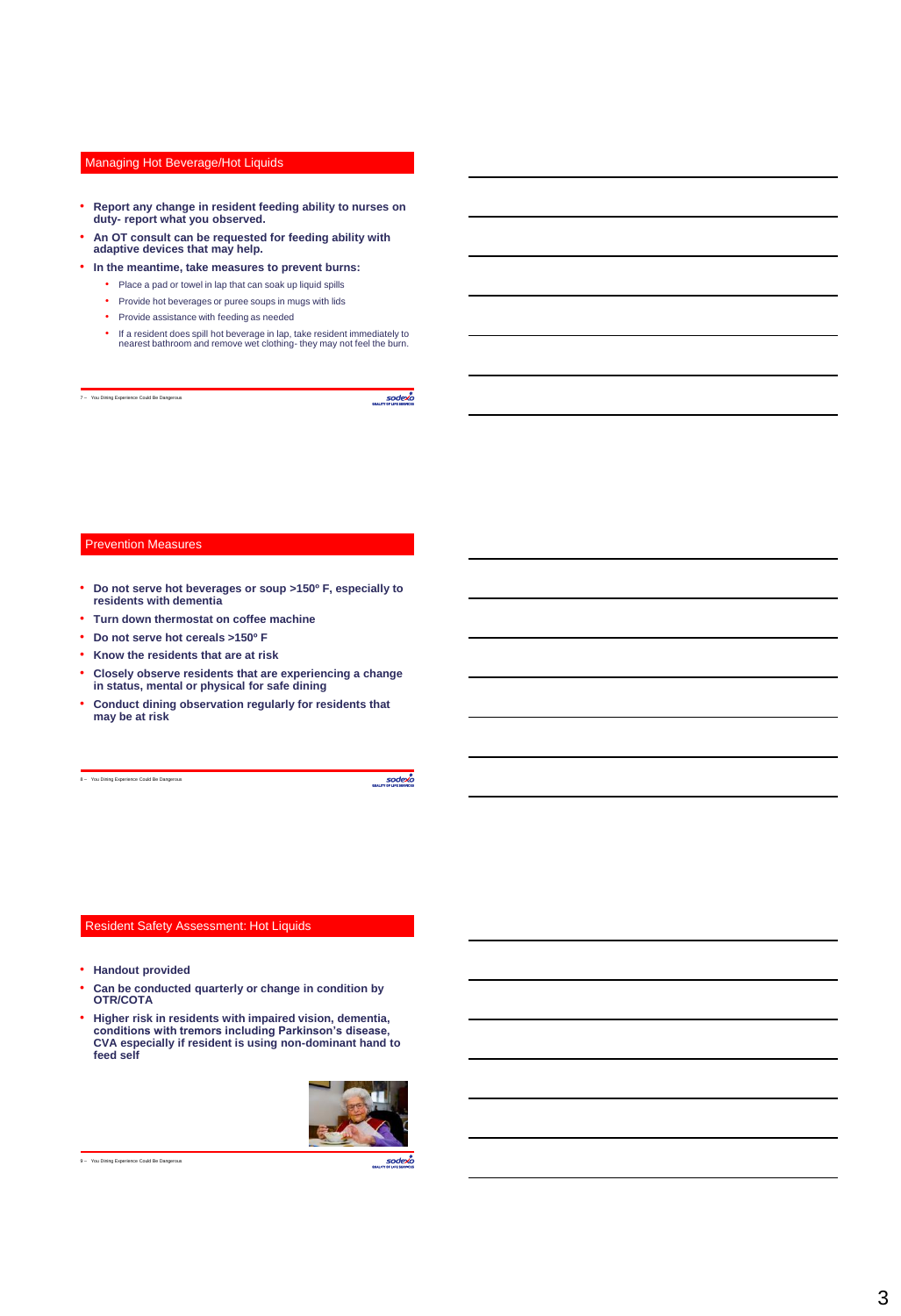#### **Steam Table Safety**

**As we move from tray service to remote dining, steam tables can be a safety concern.**

- **Secure power cords and keep out of traffic areas**
- **Use the proper materials for covering foods in steam tables. Plastic wrap can retain steam and cause serious burns**
- **Check pot holders for holes, loss of insulation, keep dry**
- **Never pile containers or papers on top of steam table**
- **Never leave a steam table unattended when in use**
- **Plan a barrier to limit access to residents**

10 – You Dining Experience Could Be Dangerous

 $\mathsf{soc}_{\mathsf{conform}}^*$ 

#### Steam Table Safety

#### **What is wrong with this picture?**



11 – You Dining Experience Could Be Dangerous

sodexo

#### Steam Tables in the Diningroom

#### **What's wrong with this picture?**



12 – You Dining Experience Could Be Dangerous

 $\mathsf{soc}_{\mathsf{conformes}}^*$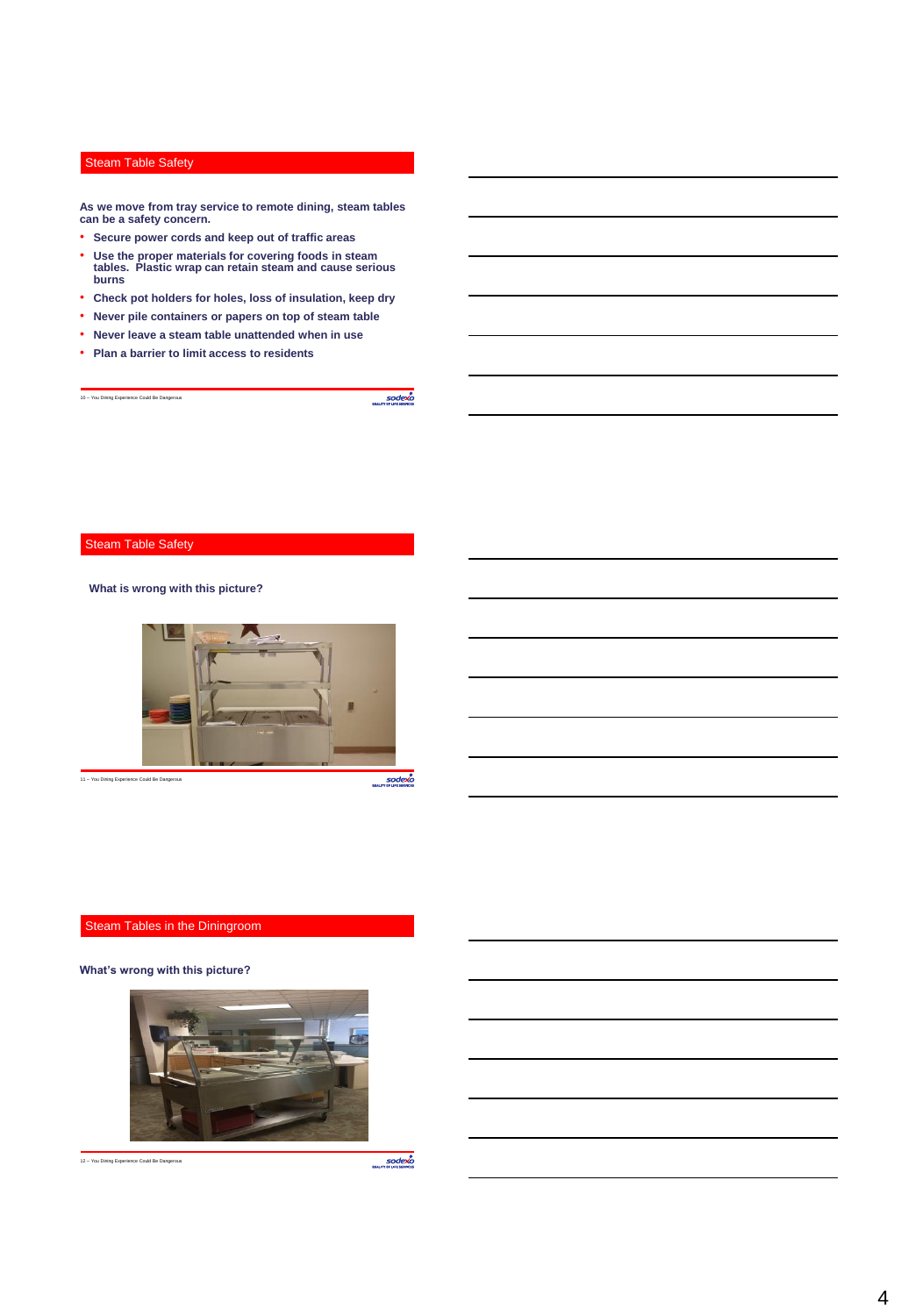# Steam Tables and Service Areas

#### **Limit Steam Table Access to Residents**



You Dining Experience Could Be Dangerous <sup>13</sup> –

 $\frac{sode}{s}$ 

# Steam Tables in the Diningroom

#### **Limit Steam Table Access to Residents**



14 – You Dining Experience Could Be Dangerous

 $\frac{sode\times \cancel{c}}{some\times \cancel{c}}$ 

# New Technology

**Under counter induction buffet - heats through solid stone counter tops** 



15 – You Dining Experience Could Be Dangerous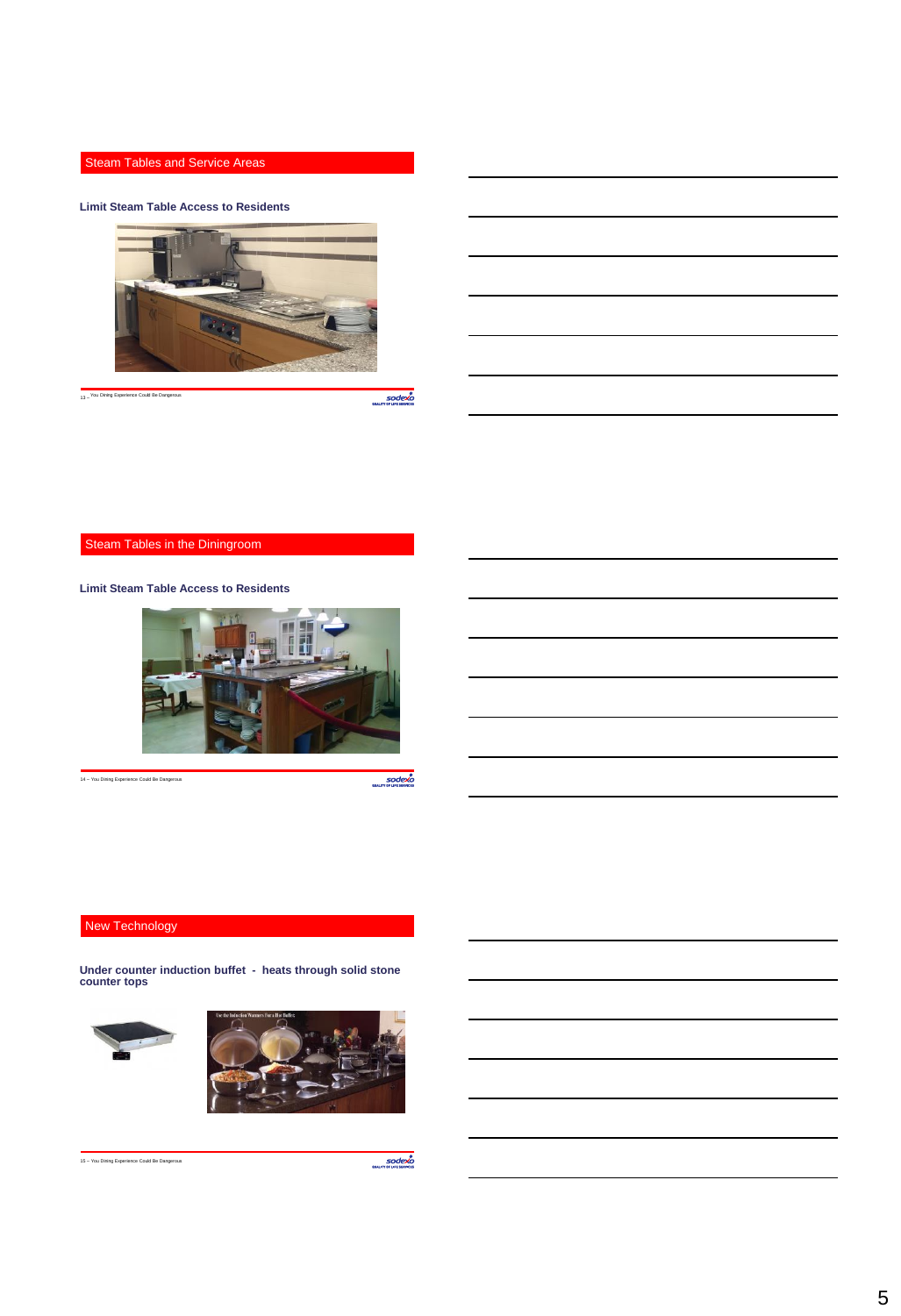#### Soup urns can be dangerous

**Assure that the urn is secure on a flat surface Check the power cord Never take urn on a rolling cart Have a spoon rest for ladle Do not stack bowls too high** 



16 – You Dining Experience Could Be Dangerous

sodexo

# Coffee Urns in Dining Areas

**Avoid large coffee urns in Dining Rooms** 

**No access to hot liquids in areas with cognitively impaired residents who are mobile**



**Try Air Pots Single Cup dispensers Urns**







17 – You Dining Experience Could Be Dangerous

 $\frac{sode}{s}$ 

#### F323 Accidents and Supervision

- **F323 may include, but is not limited to: Actual or potential harm/negative outcomes from thermal burns from spills/immersion of hot water/liquids**
- **Surveyors will look at the key elements for severity determination for F323 are as follows:**
- **Presence of harm/negative outcome(s) or potential for negative outcomes because of presence of environmental hazards, lack of adequate supervision to prevent accidents, or failure to provide assistive devices to prevent accidents.**

18 – You Dining Experience Could Be Dangerous

 $\frac{sodeX}{someX}$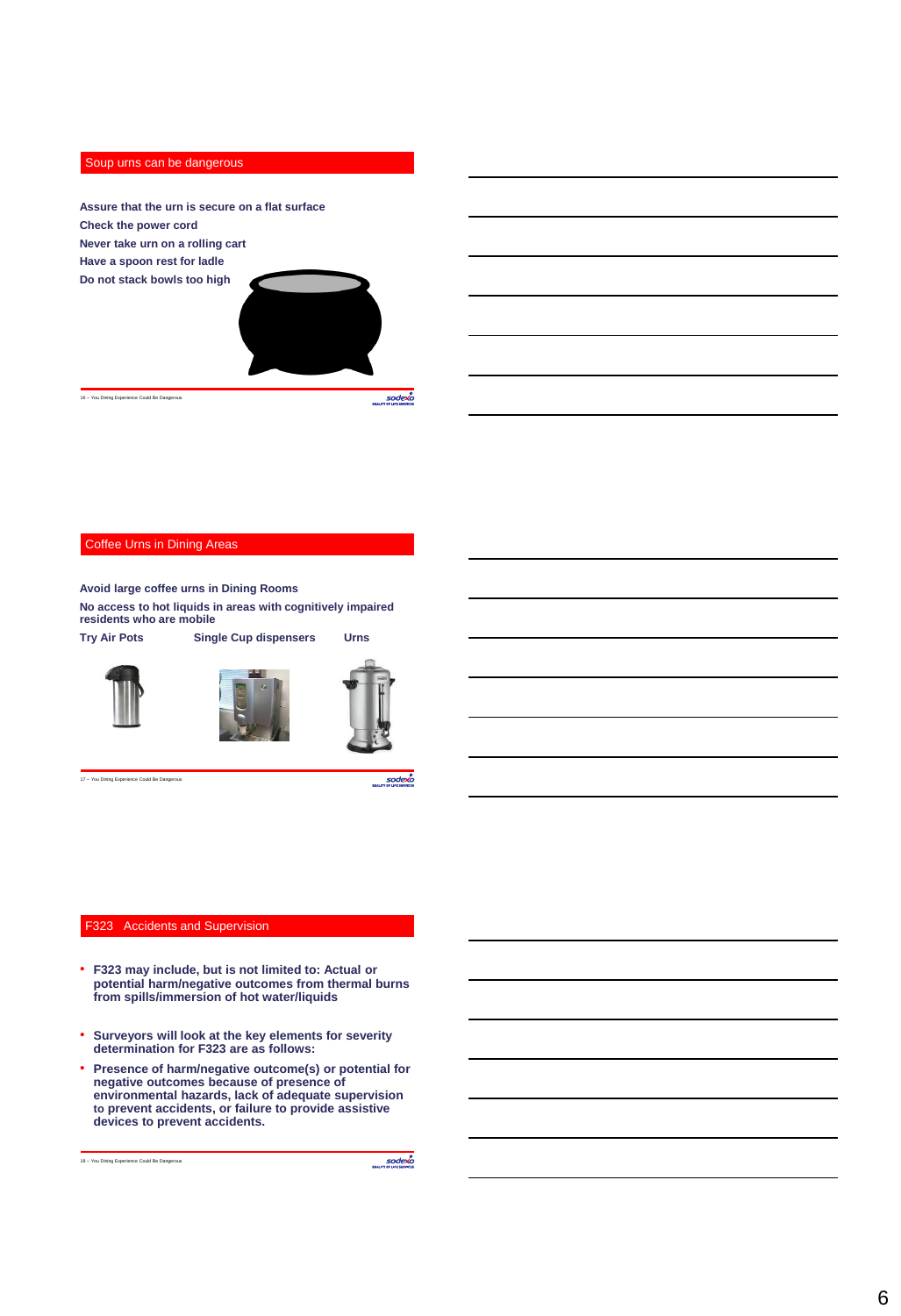#### Microwaves & Burn Risk

- **Heating or re-heating food in a microwave can also be a risk for scalds & burns**
- **Have a microwave use policy for re-heating foods**
- **Educate staff on proper procedure to re-heat food; heat and stir food for equal heating to 165 degrees**
- **Use thermometer to test food or liquid and allow to cool to 150 degrees before serving to resident.**
- **Post information for family members that may re-heat food.**
- **Contact food and nutrition to provide "new" food and beverage items**

19 – You Dining Experience Could Be Dangerous

sodexo

#### Dysphagia

- **Means difficulty swallowing- can be for solids, liquids or both**
- **Difficulty swallowing occurs in 15-50% of older adults; risk is higher in long-term care environment**
- **About 45% of residents with dementia have dysphagia**



20 – You Dining Experience Could Be Dangerous

sodexo

#### Dysphagia

# **4 Phases of Swallowing**

- Oral preparatory or anticipatory phase- saliva increases with the smell of food or the thought of eating
- Oral phase- moving food around in the mouth
- Pharyngeal phase- the back of the mouth; preventing solids or liquids from entering the lungs
- Esophageal phase- post swallow concerns

```
21 – You Dining Experience Could Be Dangerous
```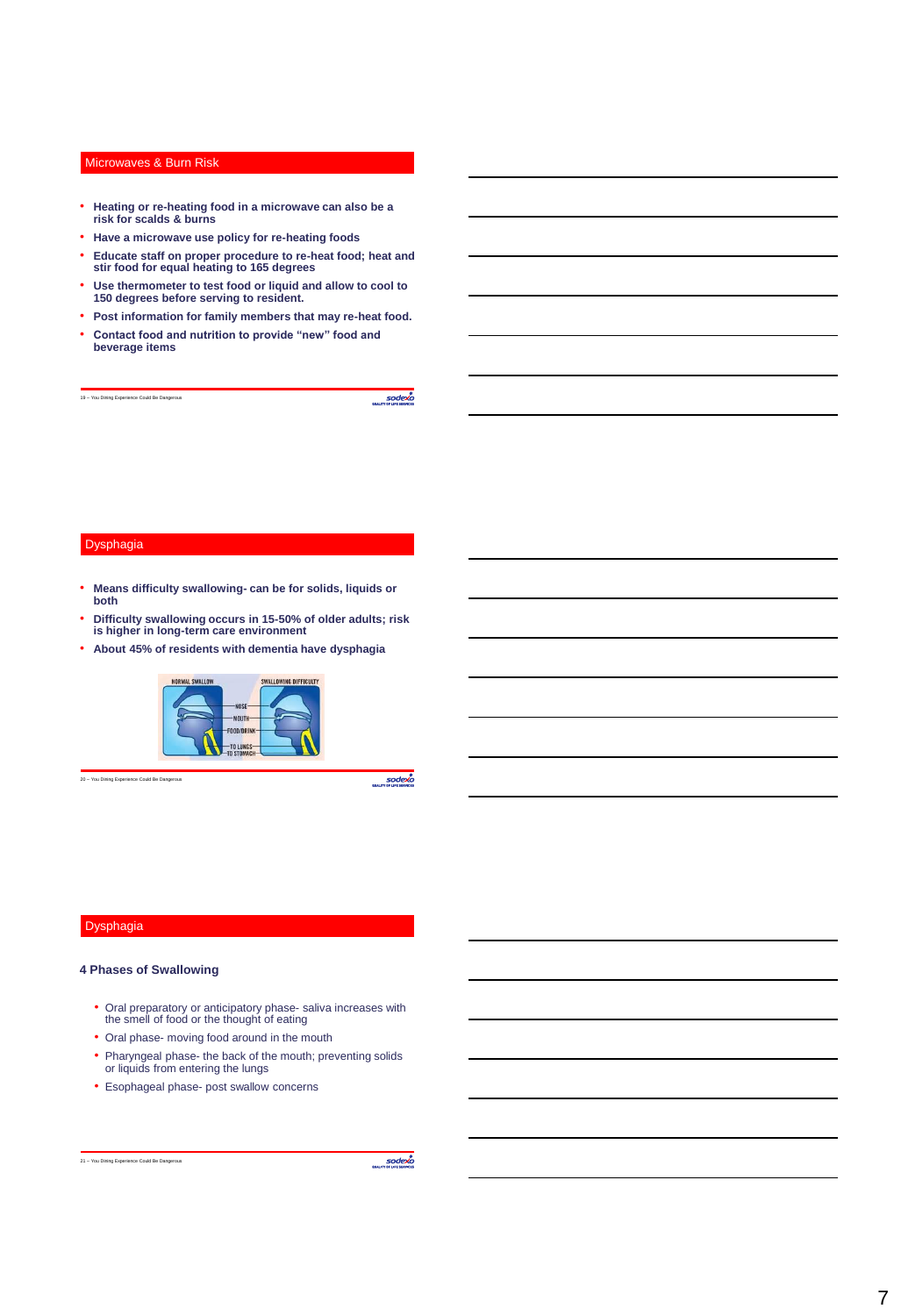# Dysphagia

# **Causes of Dysphagia**

- Neurological- CVA (stroke, dementia)
- Structural (narrowing of esophagus, head and neck cancers)
- Infections (yeast or other infection)
- Erosions (from acid reflux)

22 – You Dining Experience Could Be Dangerous

 $s$ ownwarunsuwas

# Dysphagia

#### **Signs of Dysphagia**

- Coughing or clearing of the throat while eating
- Drooling
- Pocketing of food in the cheek
- Multiple swallows
- Slow rate of eating
- Decreased meal intakes
- Weight loss

**23 – You Dining Experience Could Be Dangerous** 

 $s$ 

#### Dysphagia

# **Signs of Dysphagia (continued)**

- Watery eyes after eating
- Wet sounding of voice
- Food and/or liquids coming out of mouth
- Fatigue or shortness of breath
- Facial grimacing
- Repetitive respiratory infections, especially pneumonia

24 – You Dining Experience Could Be Dangerous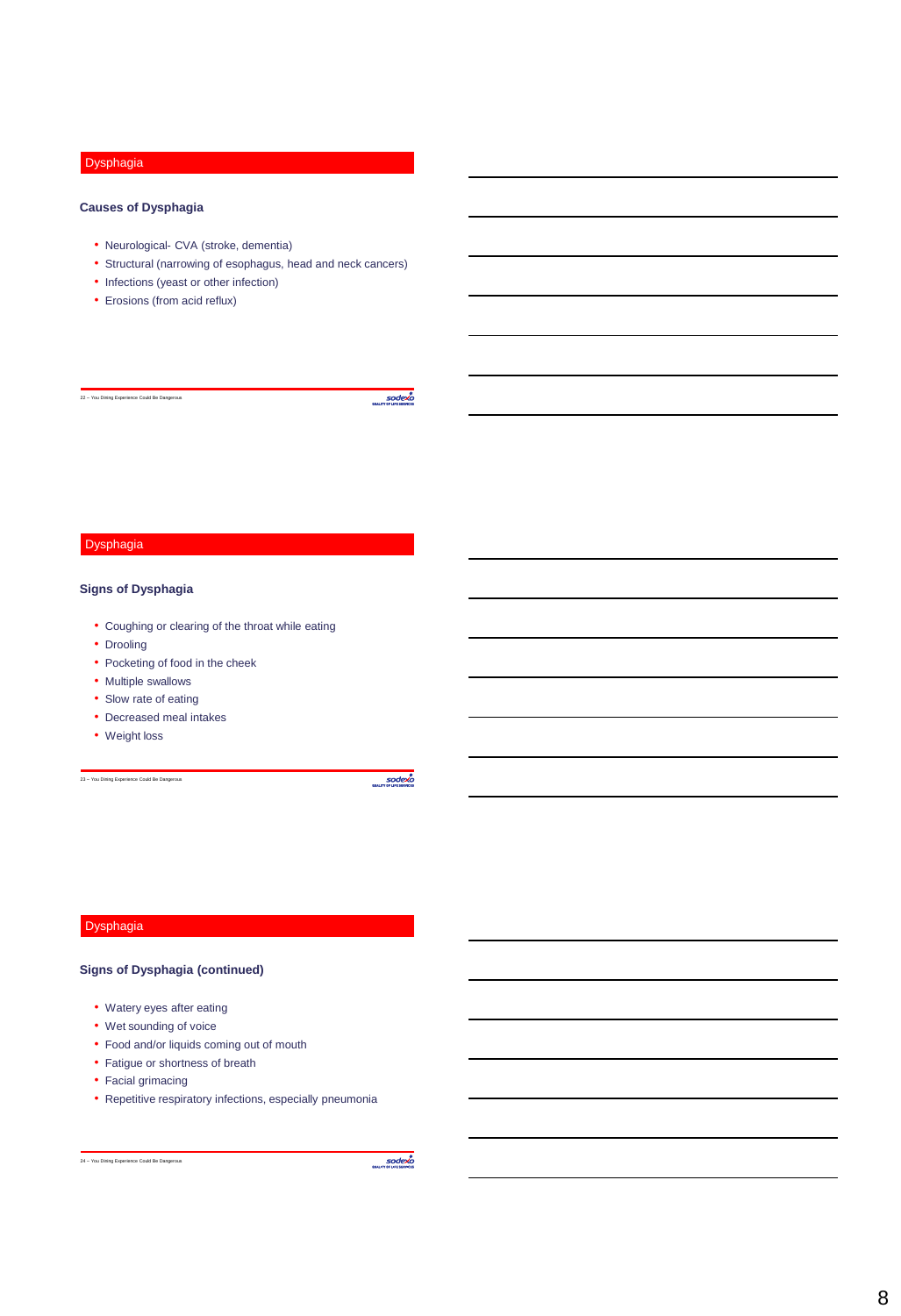# Dysphagia

#### **Diagnosis of Dysphagia**

- Reporting- this is where we help!
- Screening
- Evaluation/Testing
- Diagnosis
- Diet Prescription

25 – You Dining Experience Could Be Dangerous

sodexo

# Dysphagia

#### **Dietary Modifications**

- Solids
- >Regular
	- Mechanical Soft , Dysphagia 3
- Ground, Dysphagia 2
- Pureed, Dysphagia 1
- Liquids
- > Thin liquids
- > Nectar thick liquids
- > Honey thick liquids
- > Pudding or spoon thick liquids

**26 – You Dining Experience Could Be Dangerous** 

 $\frac{sode}{s}$ 

#### Dysphagia

- **Observe residents in dining room- residents that are coughing with solids or liquids may have dysphagia**
- **Residents with confirmed dysphagia should have a feeding plan from the SLP and supervision recommended**
- **Note the other signs and symptoms of dysphagia**
- **Residents that are eating slowly may be having trouble**
- **Residents with weight loss should be assessed for swallowing status**
- **Modified diet and liquids can help, however, some residents dislike the modifications…**
- **Your observations help identify dysphagia!**

27 – You Dining Experience Could Be Dangerous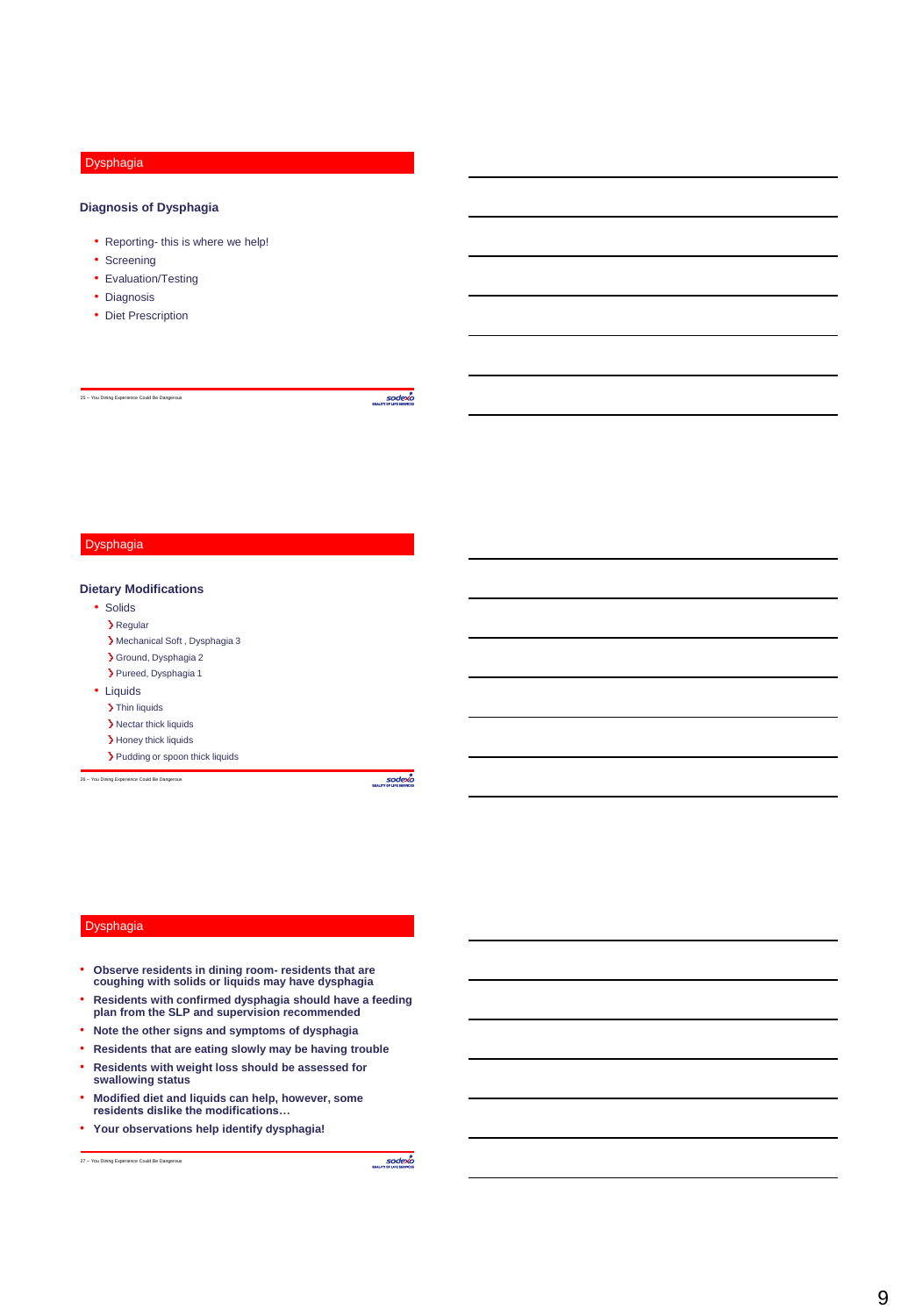#### Refusal of Diet Texture or Thickened Liquids

- **Are diet waivers recommended?**
- **Litigation may occur**

28 – You Dining Experience Could Be Dangerous

- **Take a safe approach for the resident and the community**
- **Seek compromise- examples**
- **Rothschild Foundation developed tool:** *Honoring Resident Choice and Mitigating Risk*



#### Documentation Form for Honoring Resident Choice & Mitigating Risk

| I. Identify & Clarify the Resident's Choice                   | <b>Date</b>                                                                                                                        | Date | Date | Initial |  |
|---------------------------------------------------------------|------------------------------------------------------------------------------------------------------------------------------------|------|------|---------|--|
| What is the<br>residents' preference<br>this is of concern?   | Mr. Windy desires to consume thin liquids with his meals.<br>He does not like the thickened liquids, even nectar thick.            |      |      |         |  |
| Why is this important<br>to the resident?                     | He says that he likes iced tea and sometimes a good cold<br>beer in the summer and when it is thickened it does not<br>taste good. |      |      |         |  |
| What is the<br>safety/risk concern?                           | Mr. Windy had a bout of aspiration pneumonia 6 months ago<br>and was placed on thickened liquids                                   |      |      |         |  |
| Who is the<br>representing the<br>resident?                   | Mr. Windy manages his own affairs. He is alert and oriented<br>and has no immediate family.                                        |      |      |         |  |
| Who on the care<br>team was involved in<br>these discussions? | Denise Smith, RD, Maggie Doe, SLP, Sarah Thomas, LSW.<br>Jane Revnolds, RN                                                         |      |      |         |  |

30 - You Dining Experience Could Be Dangerous

 $s$ owumerunsumas

 $s$ ownwarunsuwas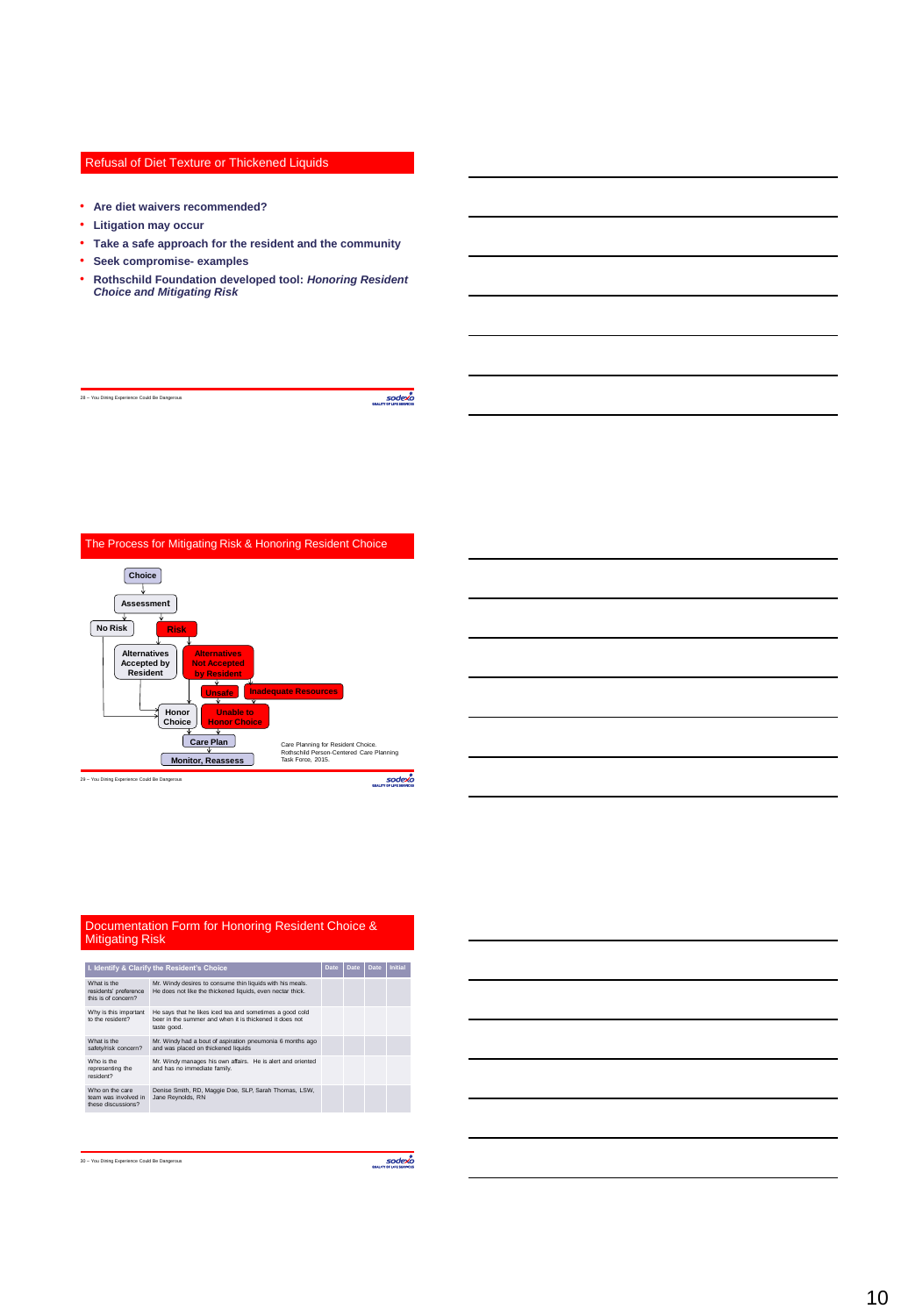| Documentation Form for Honoring Resident Choice &<br><b>Mitigating Risk</b>                                                                                                                                          |      |      |      |                |  |  |  |  |
|----------------------------------------------------------------------------------------------------------------------------------------------------------------------------------------------------------------------|------|------|------|----------------|--|--|--|--|
| II. Discuss the Choice & Options with the Resident                                                                                                                                                                   | Date | Date | Date | <b>Initial</b> |  |  |  |  |
| Honoring choice enhances dignity, autonomy and quality<br>of life. Resident would be allowed to enjoy his favorite<br>beverages that are not in the thickened form and can<br>attend outings with regular beverages. |      |      |      |                |  |  |  |  |
| Potential for subsequent aspiration and recurrent<br>pneumonia potentially requiring hospitalization and<br>antibiotics                                                                                              |      |      |      |                |  |  |  |  |
| Allowing thin water between meals (Frazier protocol)<br>when food is not being eaten. Using a Provale cup to<br>allow 10 ml of favorite beverage at a time.                                                          |      |      |      |                |  |  |  |  |
| SLP educated Mr. Windy about potential for recurrent<br>aspiration and pneumonia if thin liquids enter the trachea.                                                                                                  |      |      |      |                |  |  |  |  |
| Mr. Windy, Maggie Doe, SLP, Jane Reynolds, RN, Denise<br>Smith, RD                                                                                                                                                   |      |      |      |                |  |  |  |  |
|                                                                                                                                                                                                                      |      |      |      |                |  |  |  |  |

31 - You Dining Experience Could Be Dangerous

 $\frac{sode^{*}}{some^{*}}$ 

# Documentation Form for Honoring Resident Choice & Mitigating Risk

| III. Determine How to Honor the Choice                                                                                                                     | Date                                                                                                                                                                                                                                                                                                         | Date | Date | <b>Initial</b> |  |
|------------------------------------------------------------------------------------------------------------------------------------------------------------|--------------------------------------------------------------------------------------------------------------------------------------------------------------------------------------------------------------------------------------------------------------------------------------------------------------|------|------|----------------|--|
| Of all options<br>considered, is there<br>one that is acceptable<br>to the resident and<br>staff? Which one?                                               | Mr. Windy rejects the option of having only thin water<br>between meals. He really wants his beverages of choice<br>and indicates that he will obtain them somehow. Care<br>team asked the SLP if resident has had a follow-up video<br>fluoroscopy or FEES for swallowing safety. This was not<br>conducted |      |      |                |  |
| If no option is<br>acceptable to both<br>resident and staff.<br>what is the reason for<br>the denial of resident<br>choice? What actions<br>will he taken? | The resident will remain on thickened liquids until follow-<br>up swallowing study is completed. SLP will review results<br>and place resident on dysphagia therapy for increasing<br>swallowing safety, chin tucks, etc.                                                                                    |      |      |                |  |
| Who was involved in<br>these discussions and<br>Canoisions?                                                                                                | Denise Smith, RD, Maggie Doe, SLP, Sarah Thomas,<br>LSW, Jane Revnolds, RN                                                                                                                                                                                                                                   |      |      |                |  |

32 - You Dining Experience Could Be Dangerous

# Documentation Form for Honoring Resident Choice & Mitigating Risk

| IV. Care Planning the Choice                                                                                                                                                                                               | Date                                                                                                                                                                                                                                                                                                                                           | Date Date | Initial |  |
|----------------------------------------------------------------------------------------------------------------------------------------------------------------------------------------------------------------------------|------------------------------------------------------------------------------------------------------------------------------------------------------------------------------------------------------------------------------------------------------------------------------------------------------------------------------------------------|-----------|---------|--|
| What specific steps will<br>he taken to assure<br>hoth the resident and<br>the staff follow the<br>agreed to option?<br>Document a brief<br>summary and put the<br>detailed goal and<br>interventions in the<br>care plan. | Mr. Windy consents to having the swallowing study before<br>he consumes thin beverages. He is also in agreement of<br>having dysphagia therapy for education on safe<br>swallowing. Based on the results of the swallow study.<br>Mr. Windy agrees to meet with the care team to discuss<br>further options based on the results of the study. |           |         |  |
| When was the care<br>plan updated?                                                                                                                                                                                         |                                                                                                                                                                                                                                                                                                                                                |           |         |  |

33 - You Dining Experience Could Be Dangerous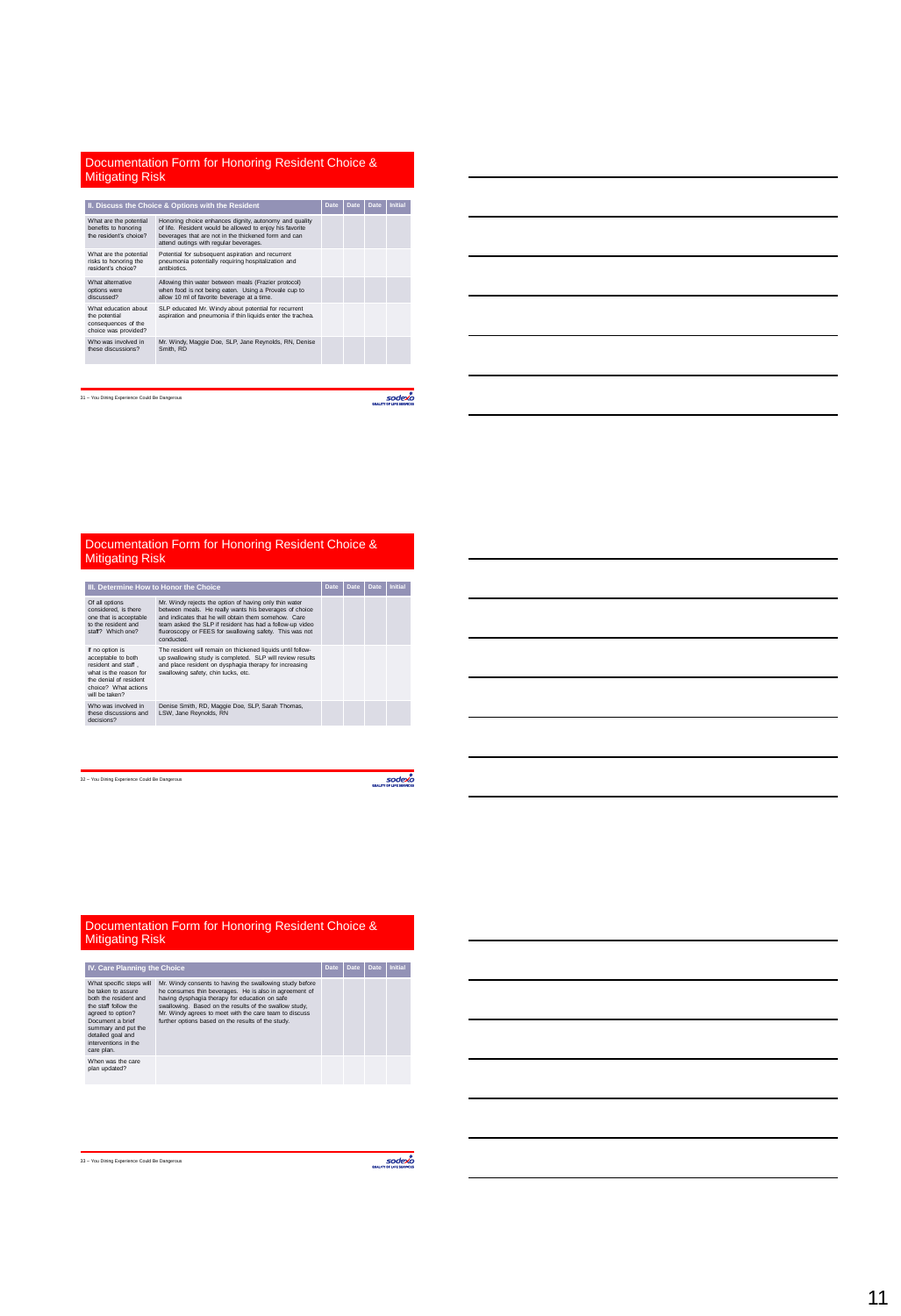| Documentation Form for Honoring Resident Choice &<br><b>Mitigating Risk</b>                                                                 |                                                                                                  |             |      |      |                |  |  |  |  |
|---------------------------------------------------------------------------------------------------------------------------------------------|--------------------------------------------------------------------------------------------------|-------------|------|------|----------------|--|--|--|--|
|                                                                                                                                             | V. Monitoring and Making Revisions to the Plan                                                   | <b>Date</b> | Date | Date | <b>Initial</b> |  |  |  |  |
| How often will this<br>decision be formally<br>reviewed (recognizing<br>that informal<br>monitoring may take<br>place on a daily<br>basis)? | The plan will be reviewed once Mr. Windy has had his<br>swallow study.                           |             |      |      |                |  |  |  |  |
| Who has primary<br>responsibility for<br>monitoring the<br>implementation?                                                                  | Denise Smith, RD, Maggie Doe, SLP, Jane Reynolds, RN                                             |             |      |      |                |  |  |  |  |
| Was there another<br>option considered to<br>he the "next best step"<br>that would he<br>implemented yet?                                   | No, Mr. Windy would prefer only thin liquids of his choice.<br>Will await swallow study results. |             |      |      |                |  |  |  |  |
|                                                                                                                                             |                                                                                                  |             |      |      |                |  |  |  |  |

34 – You Dining Experience Could Be Dangerous

 $s$ ownwarunsuwas

#### Environmental Concerns

- **Location of walkers/wheelchairs if used- safe ambulation versus congestion in dining room**
- *Consider Walk & Dine* **program**
- **Condition of floor/carpet- report any open seams, etc.**
- **Condition of tables and chairs**
- **Tablecloths that are too long can be a hazard**
- **Assistance to low vision diners- colored plates, contrasting tablecloth to plate**
- **Immediately clean up spills and place safety signs over wet floor.**

35 – You Dining Experience Could Be Dangerous

sodexo

#### Fall Prevention in Dining Room

- **Adequate lighting- presence of macular degeneration, cataracts and glaucoma can impact vision**
- **Absence of glare**
- **Adequate space- consider appropriate seat location for residents at risk**
- **Proper footwear to dining area**
- **Encourage daily ambulation for all residents; assist as needed to maintain balance/strength**

36 – You Dining Experience Could Be Dangerous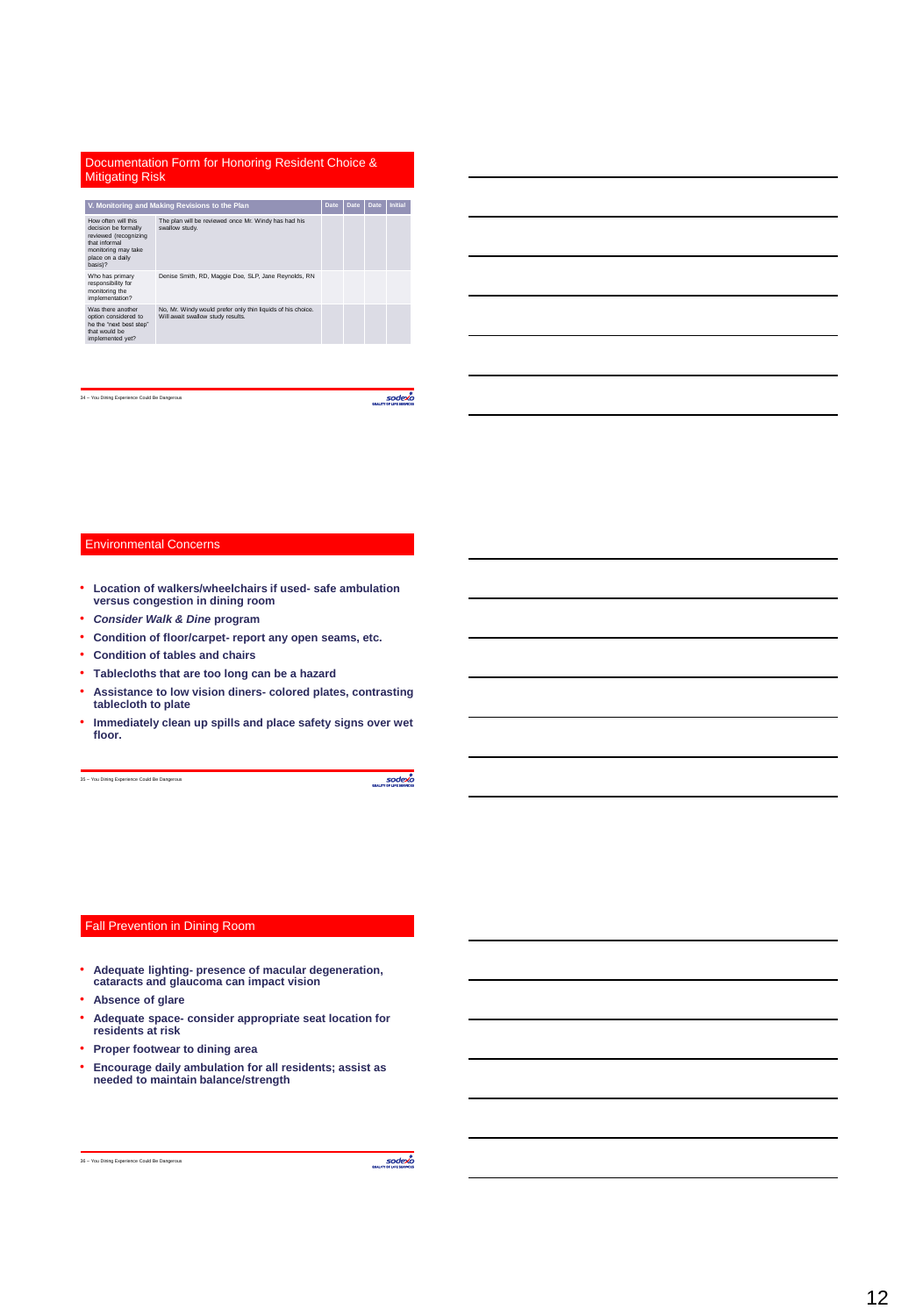#### CMS Dining Observation Tool

#### • **Lighting**

- Illumination levels are task-appropriate with little glare
- Lighting supports maintenance of independent functioning and task performance.
- Comfortable and adequate
- **Furnishings**
	- Observe whether furnishings are structurally sound and functional

37 – You Dining Experience Could Be Dangerous

sodexo

# CMS Dining Observation Tool (continued)

- **Space**
	- Residents can enter and exit the dining room independently without staff needing to move other residents out of the way
	- Residents could be moved from the dining room swiftly in the event of an emergency;
	- Staff would be able to access and assist a resident who is experiencing an emergency, such as choking; and
	- There is no resident crowding.

38 – You Dining Experience Could Be Dangerous

sodexo

#### **Summary**



- **There are a number of risk factors in the dining room.**
- **Careful observation of the residents and the environment during meal service helps to ensure safety and make meals enjoyable!**
- **All staff members are involved in maintaining resident safety.**

39 – You Dining Experience Could Be Dangerous

 $\frac{sodeX}{someX}$